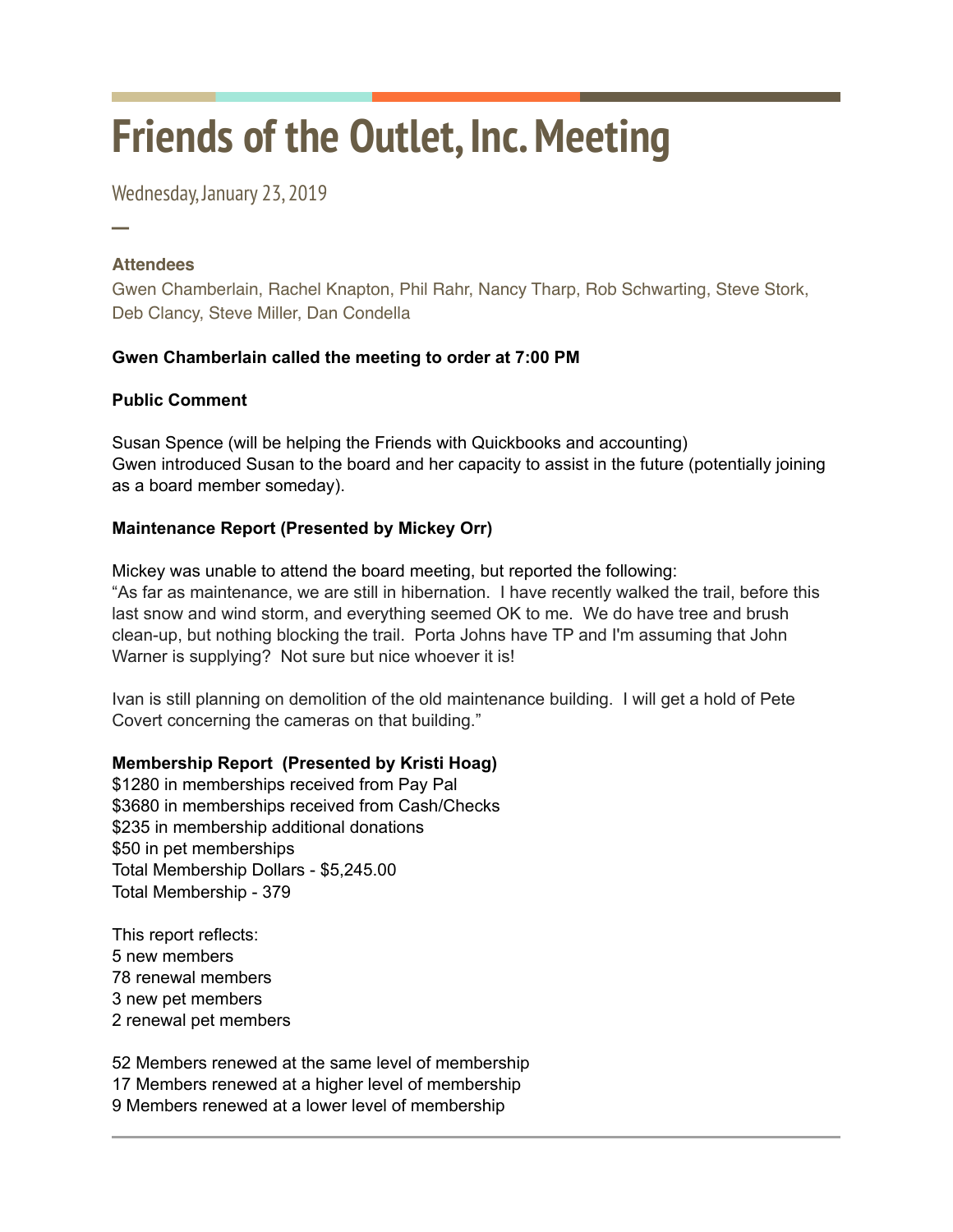*Rob motions for November minutes to be approved. Nancy second. All ayes. Minutes accepted.* 

#### **Planning Committee**

Rob suggests planning a retreat in the coming months to review process on our goals and what our next goals could be.

#### **Finance Report (presented by Steve Stork)**

Two meetings since our last board meeting. Steve commends Kristi for her leadership with membership. Expenses are relatively low right now (porta-potties are the largest ongoing expense).

*Rachel motions to accept, Steve Miller seconds. All in favor. Financial Report accepted.* 

#### **Community Relations Report (presented by Phil Rahr)**

Hot Chocolate and Cool History is at the end of next month. (Everything is all set!) Everyone is encouraged to attend.

At our next meeting we will be discussing being prepared for anyone who might have sentimental attachment to those buildings that will be torn down in the future.

Dan wonders when the wall is coming down. Gwen says they want to tear it down in the winter, so we need to figure it out soon.

Steve Miller suggests creating some talking points about the reasons for the demolition so that everyone on the board is on the same page.

Gwen and Phil report that Kristin Burch will be assisting Gwen with the FOTO Newsletter. Rob suggests contacting Carol to see if she'd like to assist on the newsletter.

Rob asks Phil about what organizations FOTO should be connected with (other trail organizations, etc.). We'll look more at this in the future.

#### **President's Report (Presented by Gwen Chamberlain)**

*Interpretive Signs*: Lions Parking Lot sign twere delivered today. Four signs came in, but they are four of the SAME sign. Gwen has a call in to fix this. Gwen will talk with Lance Yonge about installation plans. The Cascade/Mays Mills sign is in final design stage, and the next one will be for a Penn Yan location.

*Cascade Buildings*: Rob S., Steve M., Phil R. and Gwen met with the DEC geologist at Cascade Jan. 17 to discuss possible demolition. They learned the site is no longer listed as a hazardous waste site although we still have an environmental easement, and Arcadis Engineering will continue annual inspections. As long as we are not using state or federal funds to demolish the structures, the State Historic Preservation office doesn't need to be involved. As long as the work we're planning is all above grade, the DEC doesn't have a need for involvement. However, there are some bricks that contain chromium that will need to be assessed. (Not many rocks fit this bill.) Rob would like us to look further into getting rid of the steel at the site as well, to get rid of potential hazards (and also make some money on the sale of the steel).

*Grants*: Gwen has submitted a grant application to the Doppelt Family Trail Development Fund through the Rails to Trails organization, seeking \$50,000 for trail surface improvements. If